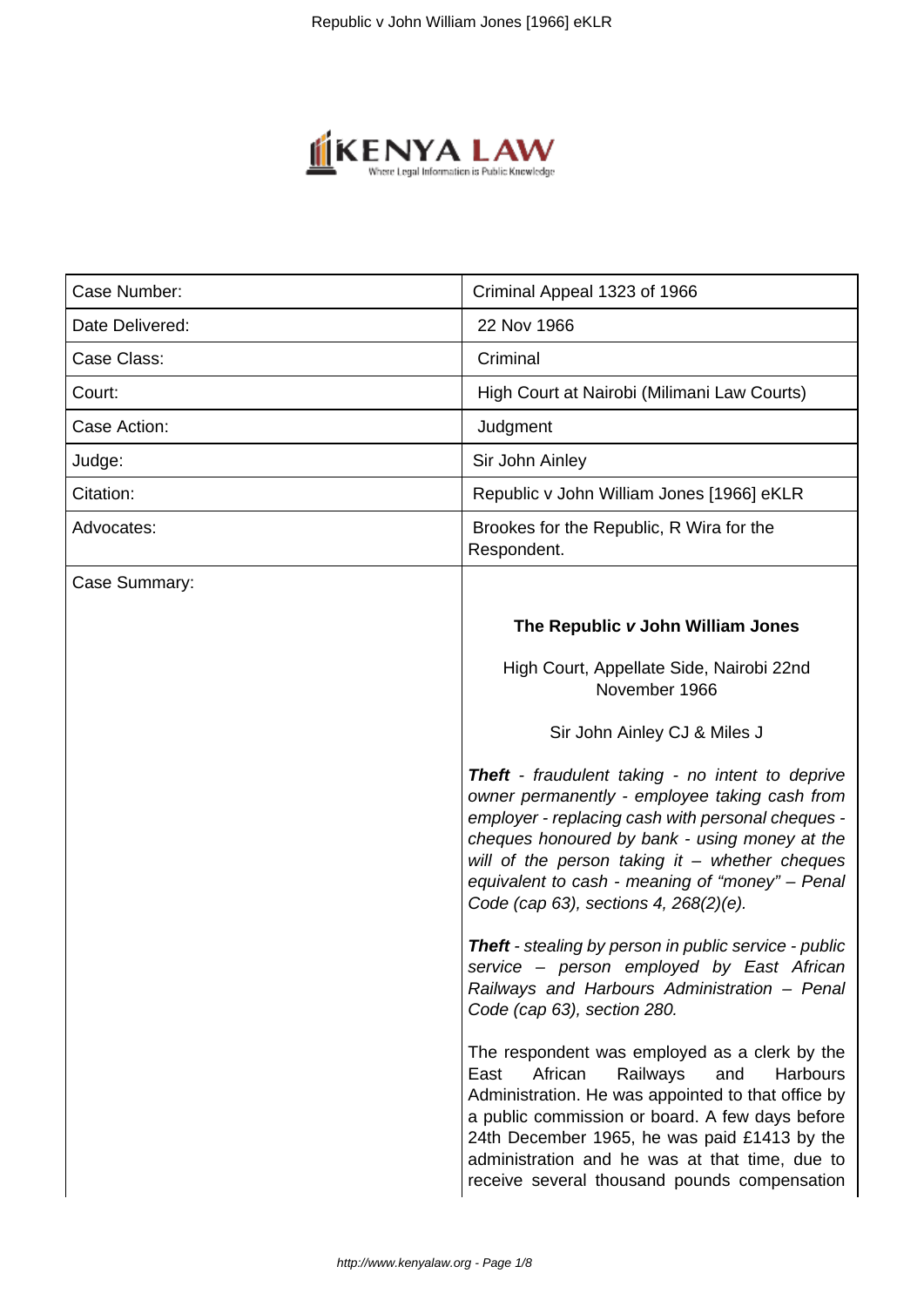for loss of office. On 24<sup>th</sup> December, however, contrary to regulations, he took Shs 3680 belonging to the administration from a safe and put his own cheque for that amount in its place. At that time there were insufficient funds in his bank account to meet the cheque; but his superior officer later indicated that he would then have had no hesitation in accepting a cheque from the respondent for that amount. In February 1966, the respondent took Shs 400 from the administration's safe and replaced it with his own cheque for that amount; on this occasion there were sufficient funds in his bank account to meet the cheque. When the two cheques were later presented for payment, they were both honoured. The respondent was charged with stealing money which had come into his possession by virtue of his employment in the public service, contrary to section 280 of the Penal Code. At his trial, a plea of no case to answer was made on his behalf at the conclusion of the case for the prosecution. The magistrate, finding that the prosecution had failed to show that the respondent had taken the money with an intent to deprive the administration of it permanently, dismissed the charge. The prosecution appealed.

# **Held:**

Remitting the case to the magistrate, (1) that on a charge of theft it was necessary to prove a fraudulent taking or conversion without a claim of right, and a person was deemed to have taken or converted money fraudulently if he did so without a claim or right and with an intent to use it at his will, even if he intended afterwards to repay the amount to the owner.

Dictum of Lord Goddard CJ in R v Williams [1953] 1 All ER 1068, 1070, CCA, not applied.

(2)That even though the definition of "money" in section 4 of the Penal

Code included cheques, the respondent could not avoid liability for theft merely by placing his cheques in the safe in exchange for the cash which he had taken.

(3)That the respondent could properly be charged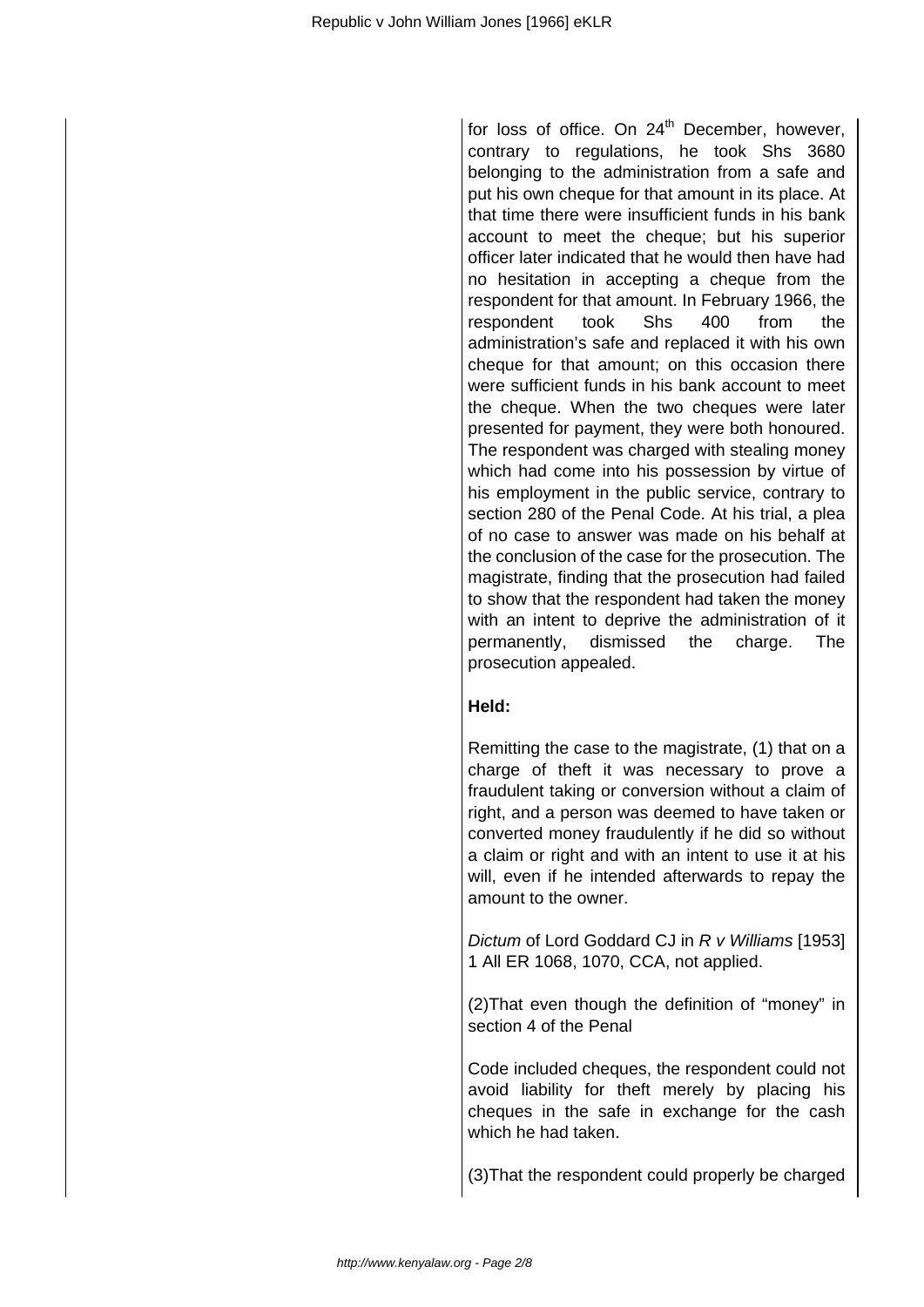with the offence of stealing by someone in the public service contrary to section 280 of the Penal Code as he held an office in the appointment of a public commission or board and therefore fell within paragraph (a) of the definition of "person employed in the public service" in section 4 of the Penal Code.

# **Cases referred to in judgment:**

Gaciatta (Abraham Lucky) v The Republic [1966] EA 277.

R v Williams [1953] 1 QB 660, [1953] 2 WLR 937, [1953] 1 All ER 1068, CCA.

# **Appeal**

The prosecution appealed (Criminal Appeal No 1323 of 1966) from a ruling by the Resident Magistrate, Nairobi, that the respondent, John William Jones, had no case to answer on a charge of stealing money which came into his possession in the course of his employment in the public service. The facts are set out in the judgment of the court.

Brookes for the Republic.

R Wira for the Respondent.

Note. When the case was heard (criminal case 839 of 1966 of the Resident Magistrate's Court at Nairobi), the magistrate found the respondent guilty on both counts and fined him a total of £200. He appealed to the High Court against conviction and sentence (criminal appeal 1323 of 1966). In the appeal against conviction, reliance was placed principally on the absence of the word "cash" in the charges as laid. On 14th April 1967, the High Court (Rudd and Trevelyan JJ) applying Menzour Ahmed s/o Shekh Soleh Mohamed v R [1957] EA 386 held that the word "cash" was not required in the charges and dismissed the appeal against conviction. In view of all the circumstances in the case, the High Court on the appeal against sentence substituted an order for absolute discharge for the fines imposed by the magistrate – Editor.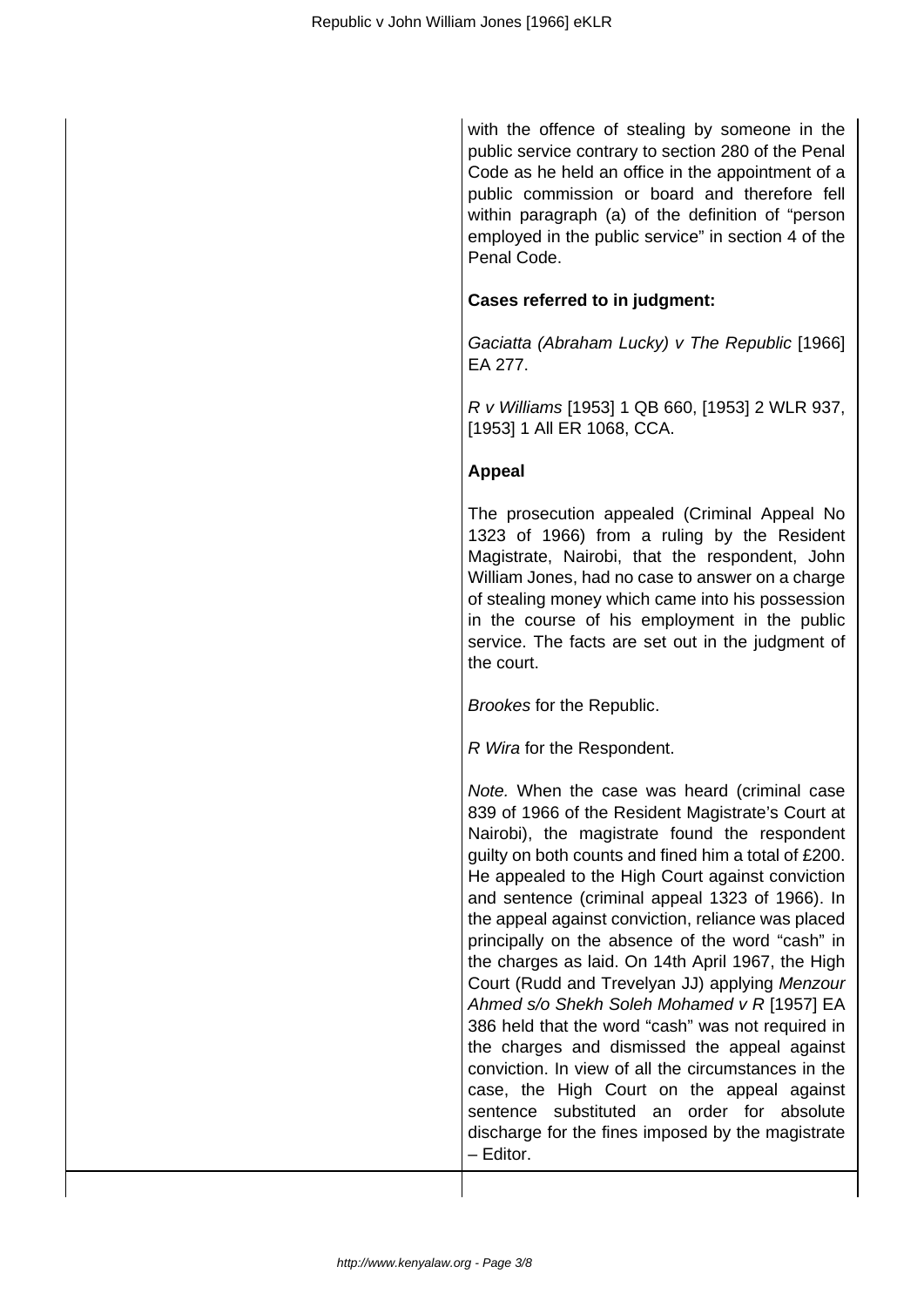| <b>Court Division:</b>              | Criminal                        |
|-------------------------------------|---------------------------------|
| <b>History Magistrates:</b>         | $\overline{\phantom{a}}$        |
| County:                             | Nairobi                         |
| Docket Number:                      |                                 |
| <b>History Docket Number:</b>       | ٠                               |
| Case Outcome:                       | ٠                               |
| <b>History County:</b>              | $\overline{\phantom{a}}$        |
| <b>Representation By Advocates:</b> | <b>Both Parties Represented</b> |
| Advocates For:                      |                                 |
| <b>Advocates Against:</b>           | ٠                               |
| Sum Awarded:                        | -                               |

 The information contained in the above segment is not part of the judicial opinion delivered by the Court. The metadata has been prepared by Kenya Law as a guide in understanding the subject of the judicial opinion. Kenya Law makes no warranties as to the comprehensiveness or accuracy of the information.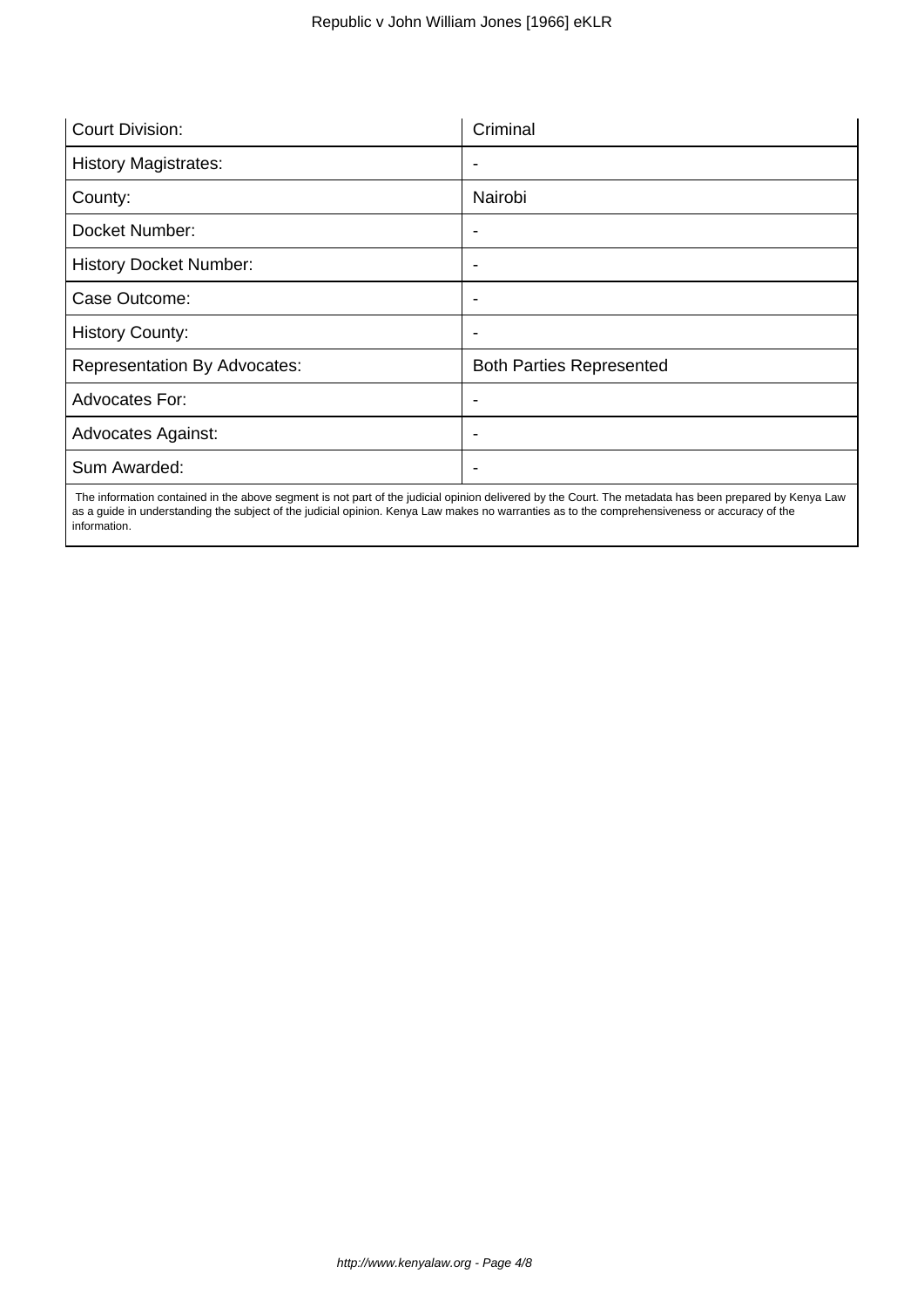# **REPUBLIC OF KENYA**

### **IN THE HIGH COURT NAIROBI**

#### **APPELLATE SIDE**

#### **CRIMINAL APPEAL NO. 1323 OF 1966**

**REPUBLIC…………………………………………… APPELLANT**

### **VERSUS**

**JOHN WILLIAM JONES ……...………………...…...RESPONDENT**

# **JUDGMENT OF THE COURT**

**Sir John Ainley** This is an appeal by the Republic by way of case stated from a decision of the Resident Magistrate, Nairobi. The respondent to the appeal was at the relevant times a chief clerk employed by the East African Railways and Harbours Administration. He was charged with two thefts of money contrary to section 280 of the Penal Code, it being said in the first count, that he on 24th December 1965, being a person employed in the public service stole Shs 3680 the property of the East African Railways and Harbours Administration, which came into his possession by virtue of his employment; and in the second count that on 12th February 1966, he being a person employed as aforesaid, stole Shs 400 which came into his possession by virtue of his employment.

At the conclusion of the prosecution case a submission of no case to answer on either count was made on behalf of the respondent, and the magistrate decided that question in favour of the respondent. It is from this decision that appeal is made.

There is a question, which we regard as well nigh academic, whether the respondent was employed in the public service; but with this we shall deal at the end of this judgment. The important question is whether the magistrate correctly directed himself as to the nature of the offence of theft under the law of Kenya.

As we have said the respondent was a chief clerk employed by the Railways and Harbours Administration. We add that he had sole charge of the imprest account in the district traffic superintendent's office in Nairobi. The cash comprising the imprest was kept by the respondent in a keyless numerical combination safe. It was against the regulations for the respondent to cash cheques from this imprest.

On 24th December 1965 (so we think the magistrate found) the respondent, contrary to these regulations, took from the safe a sum in cash of Shs 3680 and put in its place his own cheque for a like sum. He did the same thing on 12th February 1966, though on this occasion the sum taken was Shs 400 only.

In March 1966, the respondent fell sick and while he was incapacitated the safe was opened. The two cheques which were made payable to the Railways and Harbours Administration were found, still uncashed, in the safe. They were presented to the respondent's bank and were honoured. When,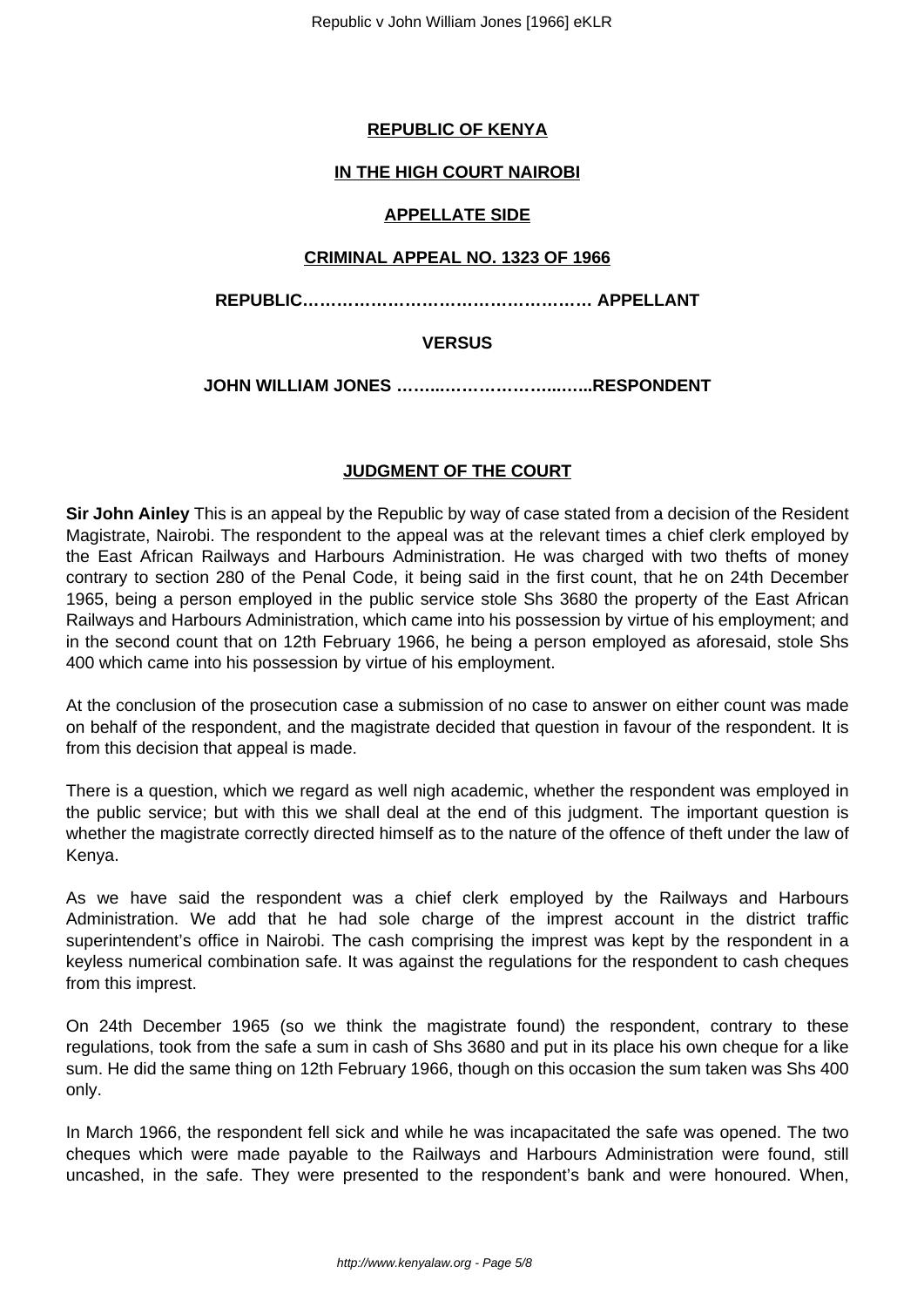however, the cheque for Shs 3680 was made out, there were no sufficient funds in the respondent's bank to meet it. There were funds to meet the cheque for Shs 400 on 12th February 1966.

The respondent had been paid £1413 7s a few days before 24th December 1965 and some thousands of pounds were coming to him from the Railways and Harbours Administration as the familiar "compensation for loss of career". We pause here to say that it is not known what the respondent did with the £1413 7s. He did not apparently pay it into his Nairobi bank at once. But we note that the respondent's superior officer said that he would have no hesitation in accepting the respondent's cheque for Shs 3680 and that, "he should be good for at least £1,000". In fairness to the magistrate and to the respondent, we intend to commit the technical error of going somewhat beyond the case as stated and of studying the tenor of the ruling complained of.

What the magistrate really said was that the respondent did not behave like a thief, that he did not behave dishonestly and that he was only (admittedly this, to some extent, begs the question) acting contrary to office regulations. The magistrate quoted a passage from the judgment of Lord Goddard CJ in R v Williams [1953] All ER 1068, 1070 which reads: It is one thing if a person with good credit and plenty of money uses somebody else's money which is in his possession - it having been entrusted to him or he having the opportunity of taking it - he merely intending to use those coins instead of some of his own which he has only to go to his room or to his bank to get. No jury would then say that there was any intent to defraud or any fraudulent taking, but it is quite another matter if the person who takes the money is not in a position to replace it at the time but only has a hope or expectation that he will be able to do so in the future .... And the magistrate concluded:

I find on the evidence that the prosecution has failed to prove that when the [respondent] took the money he did so fraudulently and with an intent permanently to deprive the Railways Administration of it. He therefore found that that respondent had no case to answer and acquitted him.

Now Lord Goddard CJ was probably using the word "fraudulently" as meaning "dishonestly" and he sought to indicate, we think that there can be unauthorized takings of money which no plain man would call dishonest or thievish; and he was further saying, no doubt very truly, that if you cannot persuade a jury of twelve plain Englishmen that a man is dishonest, they will not call him a thief however much law you quote to them. We wish to say, however, that though we do not think it very helpful to apply epithets not used by the legislature to the conduct of a man accused of theft, it is clear that many men would regard it dishonest for a servant to take and use his employer's money against the known will of his employer, even thought that servant could easily replace the money, and intended to replace it.

However that may be, it was the duty of the magistrate to base his decision upon the law of Kenya and we think, with respect, that he failed to do so. He turned, so it seems, to the definition of stealing in the Larceny Act 1916 (England), and failed to notice the many differences between that definition and the definition of stealing contained in section 268 of the Penal Code. In the forefront of the English definition of stealing is the intent permanently to deprive the owner of his property. This has led to much argument when the defence of an intention to return money taken has been raised in England.

There is much less scope for such argument in Kenya. It is necessary in Kenya for the prosecution, in a case of theft, to prove a fraudulent taking or conversion without claim of right; but the legislature of Kenya, unlike the English legislature, has given a detailed explanation of what is meant by fraudulently taking or converting property, and a man is to be deemed to have taken or converted property fraudulently if he does so with any one of five intents. The intent permanently to deprive the owner of property is only one of the intentions set forth, and a glance at section 268 shows that a man who takes money without a claim of right (and thus presumably without the consent of the owner) is deemed to do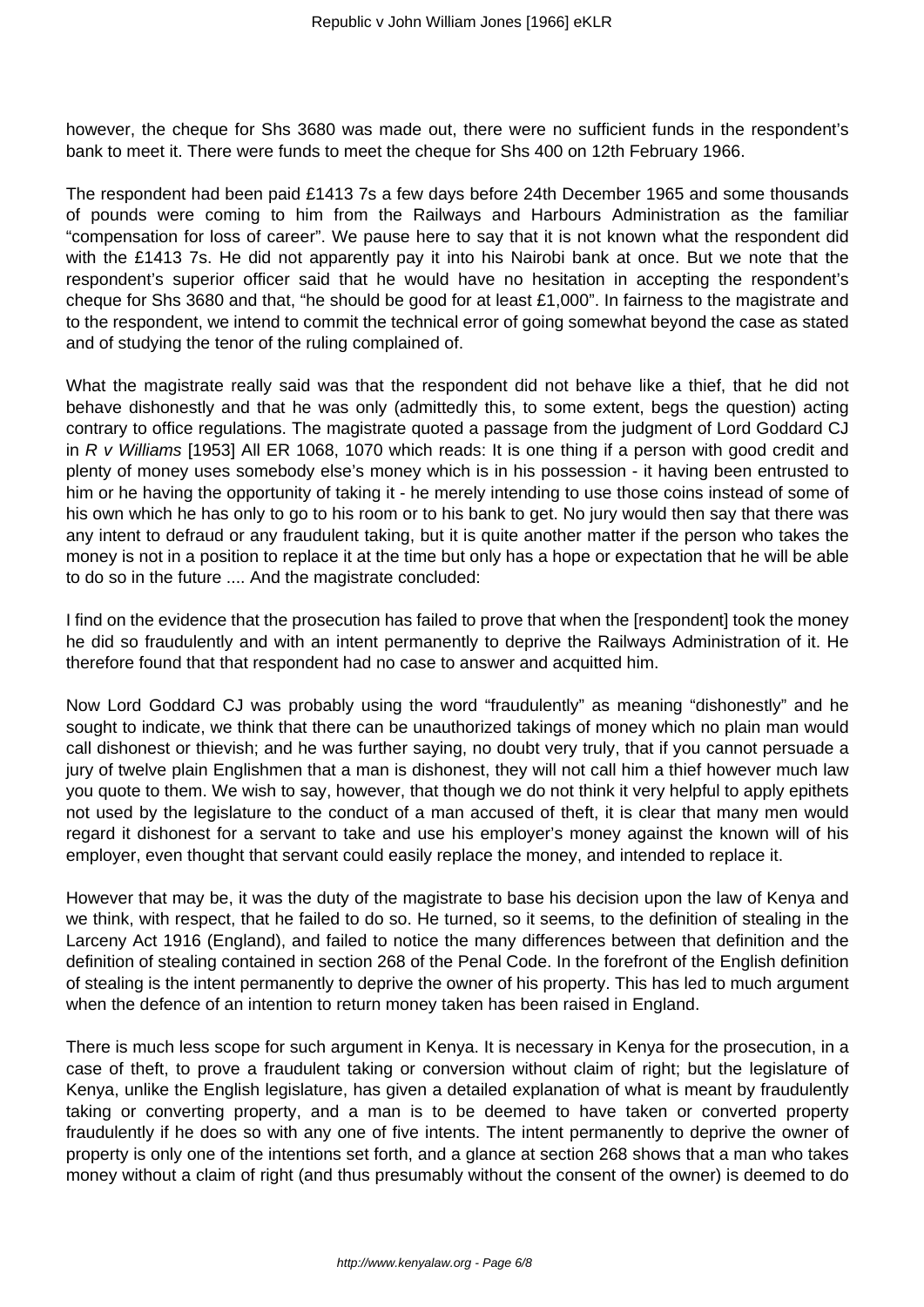so fraudulently if he takes it with an intent to use it at his will, although he may intend afterwards to repay the amount to the owner.

At the conclusion of the prosecution case there was before the magistrate the strongest evidence that the respondent had taken money not only without a claim of right and without the consent of the owner, but contrary to the orders of the owner, and very ample evidence that the respondent's intention was to use the money "at his will'. That there was evidence of an intent to repay is true, but that in view of the provisions of section 268(2) (e) does not avail the respondent.

It has been argued that in both cases, but more particularly in the case dealt with by the second count, the placing of a cheque in the safe was equivalent to replacing at the instant of taking the cash which was abstracted. The respondent's actions, it is said, are closely comparable to those of a man who puts Shs 10 note in a safe and takes out Shs in coin. This argument is based on the definition of money in section 4 of the Penal Code; but with respect to counsel who advanced this argument, he is simply playing with words here. The definition reads "Money' includes bank notes, currency notes, bank drafts, cheques and any other orders, warrants or requests for the payment of money". A little reflection will show that his definition does not by some legal magic render a Shs 100 currency not indistinguishable from a cheque for Shs 100.

To our minds there was a clear case of theft to answer upon both counts. We turn to the question whether there was evidence of offences contrary to section 280 of the Penal Code. The magistrate thought not, because he held that an employee of the Railways and Harbours Administration was not "employed in the public service". The magistrate misunderstood the judgment of this court in Gaciatta v The Republic [1966] EA 277, but we inquire whether he reached the right conclusion by the wrong path. The State has not relied on section 85(4) of the East African Railways and Harbours Act, and though so far as we can ascertain the subsection has not been repealed, the State may have good reason for this. It is said, however, that a clerk employed by the Railways and Harbours Administration holds an office, the power of appointing to which is vested in a public commission or board, and that the respondent therefore is a person employed in the public service by virtue of paragraph (a) of the definition of such a person contained in section 4 of the Penal Code. Counsel for the respondent has declined to argue the contrary and we consider the submission of the State to be well founded. We do not answer the whole of the long list of rather involved questions. It is sufficient to say that the magistrate was wrong in holding that the respondent had no case to answer and in acquitting him at the close of the prosecution case. We set aside the order of acquittal. The case must go back to the court below with the direction that the respondent shall be required to make his defence to the two charges of stealing contrary to section 280 of the Penal Code.

Dated and Delivered at Nairobi this 22<sup>nd</sup> Day of November 1966

**JOHN AINLEY** 

**………………...**

**CHIEF JUSTICE** 

**MILES**